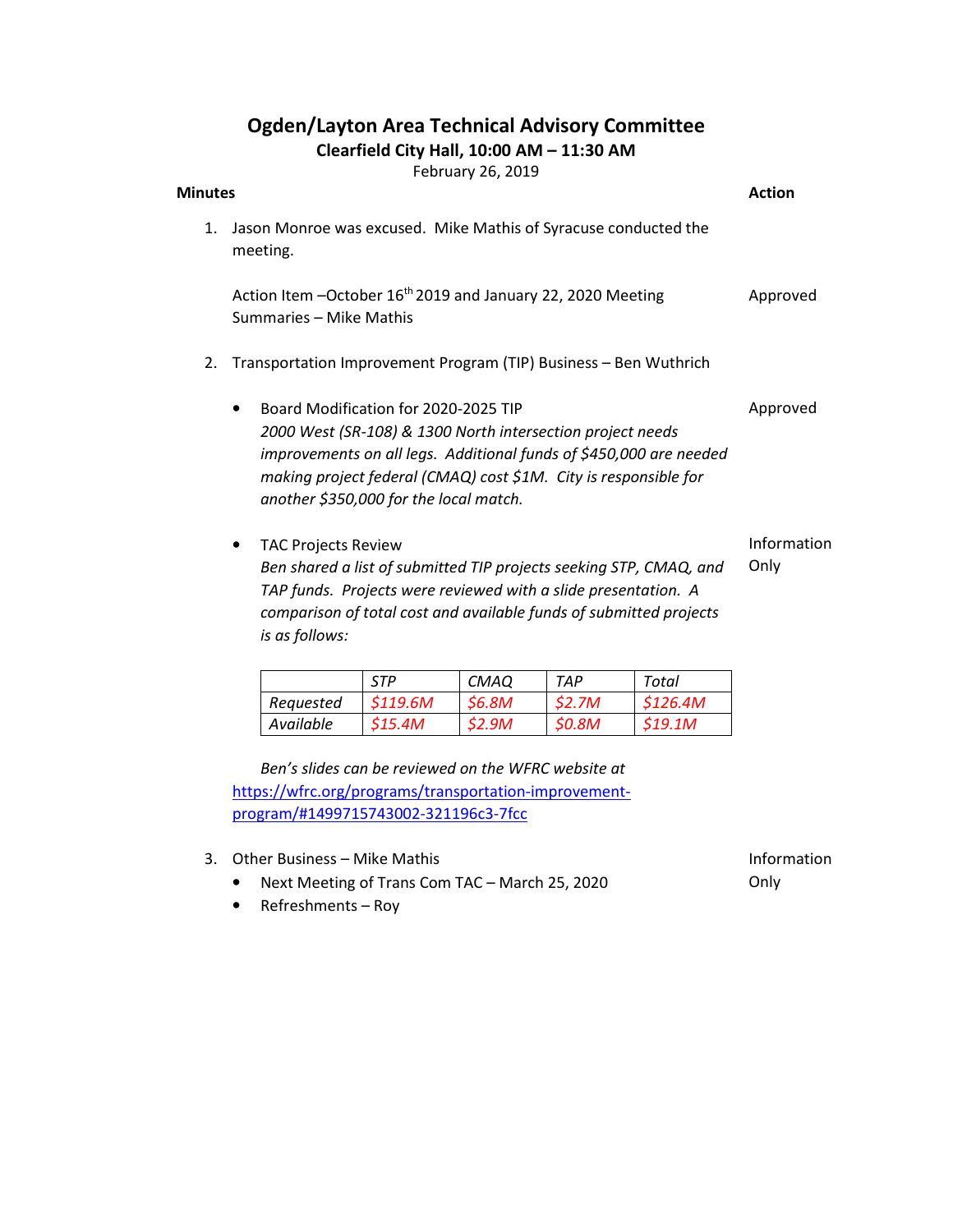## Attendance Roll

## Ogden – Layton Technical Advisory Committee

Date **February 26, 2020** 

Please check your name or add it to the list below and update your contact information if needed.

| $\boldsymbol{v}$ | <b>Name</b>             | Organization              | Phone        | E-mail                         |
|------------------|-------------------------|---------------------------|--------------|--------------------------------|
|                  | Allen, Jason            | PEC                       | 801.641.3403 | iallen@pec.us.com              |
|                  | Allen, Tracy            | <b>JUB</b> (Hooper City)  | 801.547.0393 | tla@jub.com                    |
|                  | Anderson, Jon           | South Ogden City          | 801.622.2903 | jandersen@southogdencity.com   |
|                  | Anderson, Justin        | Ogden City                | 801.629.8982 | janderson@ogdencity.com        |
|                  | Anderson, Scott         | <b>Woods Cross City</b>   | 801.292.4421 | sanderson@woodscross.com       |
|                  | Anderson, Steve         | West Haven City           | 801.430.3996 | steve@westhavencity.com        |
|                  | <b>Baird, Mark</b>      | Clearfiled City           | 801.525.4418 | Mark.baird@clearfieldcity.org  |
| X                | <b>Barnhill, Robert</b> | Perry                     | 435.723.6464 | Robert.barnhill@perrycity.org  |
|                  | Barrow, Glenn           | <b>Hooper City</b>        | 801.732.1064 | hoopercity@hotmail.com         |
|                  | Bean, Amy               | Layton City               | 801.336.3700 | abean@laytoncity.org           |
|                  | Belnap, Josh            | Kaysville                 | 801.497.7100 | jbelnap@kaysvillecity.com      |
|                  | Benford, George         | Parametrix                | 801.866.3191 | gbenford@parametrix.com        |
|                  | Bennion, Wayne          | <b>WFRC</b>               | 801.773.5559 | wbennion@wfrc.org              |
| $\chi$           | <b>Billings, Kip</b>    | <b>WFRC</b>               | 801.773.5559 | kbillings@wfrc.org             |
| X                | Bingham, Elden          | <b>UDOT</b>               | 801.870.4024 | eldenbingham@utah.gov          |
|                  | Bjerrequard, John       | <b>Roy City</b>           | 801.775.9191 | wcjcb@comcast.net              |
|                  | Bloemen, Brian          | Syracuse City             | 801.619.9630 | bbloemen@syracuseut.com        |
| X                | Boshell, Chad           | <b>Farmington City</b>    | 801.939.9287 | cboshell@farmington.utah.gov   |
|                  | <b>Bradley, Mark</b>    | <b>Brigham City</b>       | 435.734.6616 | mbradley@bcutah.org            |
|                  | Bush, Kent              | Clearfield City           | 801.825.1490 | Kbush7@live.com                |
|                  | Call, Jon               | North Ogden City          | 801.675.6455 | jcall@noogden.org              |
|                  | Call, Steve             | <b>FHWA</b>               | 801.955.3513 | Steve.call@dot.gov             |
|                  | Campbell, Kevin         | Centerville City/ESI      | 801.263.1752 | kevin.campbell@esieng.com      |
|                  | Cheney, Lloyd           | <b>Bountiful City</b>     | 801.298.6125 | lcheney@bountifulutah.org      |
| X                | Chesnut, Chris          | <b>UDOT</b>               | 385.301.4045 | cchsenut@utah.gov              |
|                  | Child, Mike             | Clinton                   | 801.941.9131 | mchild@clintoncity.com         |
|                  | Christensen, Todd       | <b>Bountiful City</b>     | 801.298.6125 |                                |
|                  | Cobabe, Bill            | <b>Pleasant View City</b> | 801.827.0468 | bcobabe@pleasantviewcity.com   |
|                  | Cutler, Gordon          | <b>Uintah City</b>        | 801.476.0356 | 2940799@comcast.net            |
|                  | Davis, Boyd             | <b>West Point</b>         | 801.776.0970 | bdavis@westpointcity.org       |
|                  | Dixon, Matt             | South Ogden City          | 801.622.2702 | mdixon@southogdencity.com      |
|                  | Douglas, Shawn          | <b>Riverdale City</b>     | 801.394.5541 | sdouglas@riverdale.state.ut.us |
|                  | Edwards, Brandon        | <b>Roy City</b>           | 801.940.1653 | bedwards@royutah.org           |
|                  | Favero, Adam            | Clearfield City           | 801.525.4413 | afavero@clearfieldcity.org     |
|                  | Felix, Braden           | Clearfield City           | 801.525.4401 |                                |
| $\overline{X}$   | Felix, Elizabeth        | <b>Layton City</b>        | 801.336.3700 | eFelix@laytoncity.org          |
| X                | Fowers, Dale            | <b>Hooper City</b>        | 801.391.3001 | dfowers@hoopercity.com         |
| $\chi$           | Gardner, Lorin          | N. Ogden                  | 801.940.4317 | lgarner@nogden.org             |
| Χ                | Gillies, Daniel         | Ogden City                | 801-629-8991 | danielgillies@ci.ogden.ut.us   |
|                  | Goldman, Michael        | UTA                       | 801.287.2065 | mgoldman@rideuta.com           |
|                  | Gooch, Cindy            | <b>JUB Engineers</b>      | 801.643.1761 | cgooch@jub.com                 |
|                  | Green, Brandon          | <b>Fruit Heights City</b> | 801.546.0861 | bgreen@fruitheightscity.com    |
|                  | Hancock, Jared          | Hooper City               | 801.732.1064 | hoopercity@gmail.com           |
| X                | Haskell, Alma           | <b>UTA</b>                | 801.741.8813 | ahaskell@rideuta.com           |
| Χ                | Heiner, Samuel          | Jones & Associates        | 801.476.9767 | Samuel@jonescivil.com          |